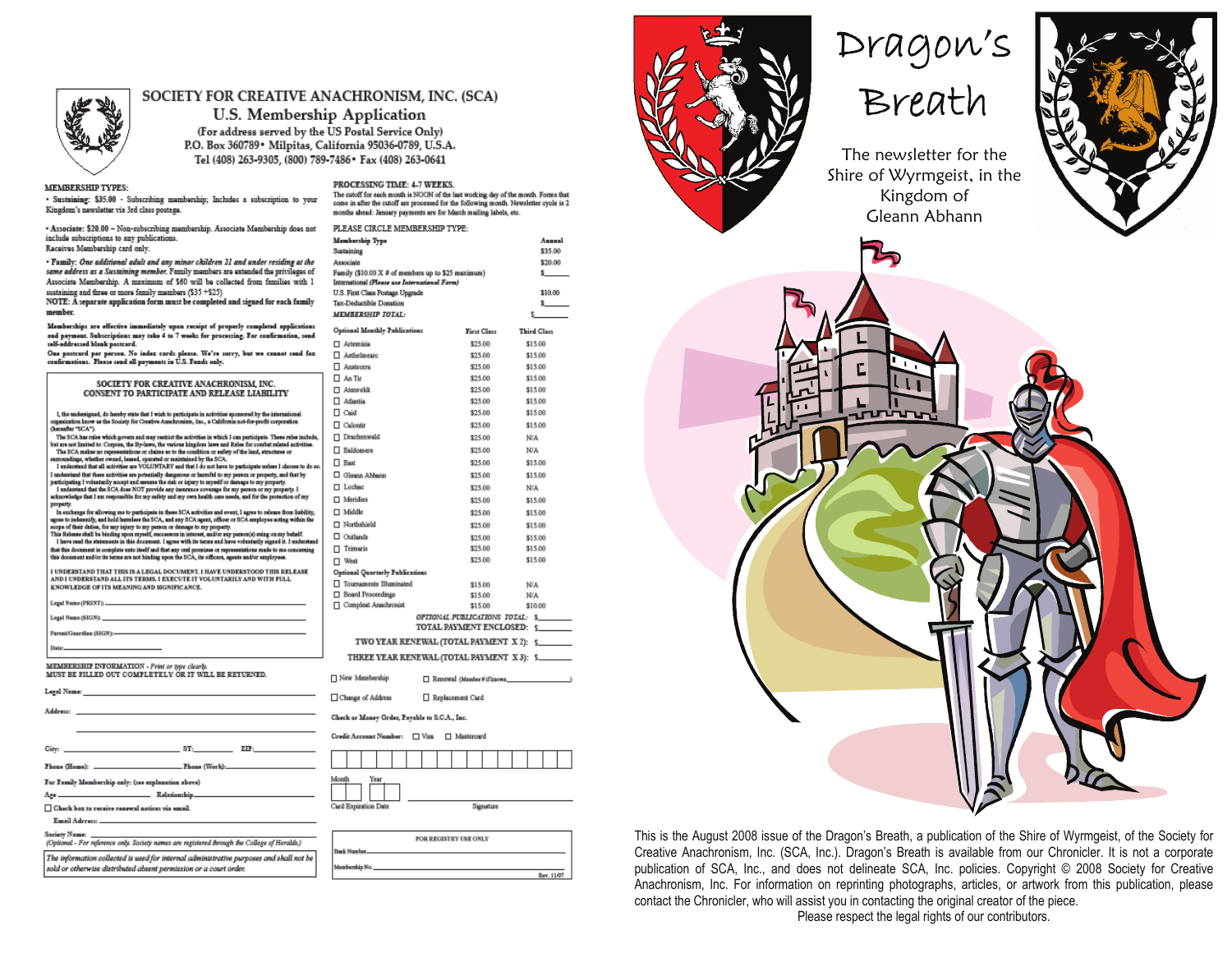## Wyrmgeist Regnum

- Senechal: Katerina Dimetrieva (seneschal@wyrmgeist.org) Coordinates shire activities and oversees the other officers.
- Knights Marshal: Lannon MacGillivary (marshal@wyrmgeist.org) In charge of fighter training and combat safety.
- Deputy Knights Marshal: Agnar 'Rohan' Hringsson Assists Knights Marshal
- Herald: Louis Renart de Bresse (Frenchy) (herald@wyrmgeist.org) Handles name and device submission & public announcing.
- Minister of Arts & Sciences: Emma of Wyrmgeist (artsci@wyrmgeist.org) Encourages the study and practice of medieval arts, crafts, and sciences.
- Reeve: THL Malcom MacAdaim (reeve@wyrmgeist.org) Responsible for financial affairs of the group.
- Chiurgeon: Else Hartmann and Mychel Boese Responsible for administering first aid when needed.
- Chatelaine: Olrun Elidasdottir (chataline@wyrmgeist.org) Welcomes new members & coordinates demos.
- Constable: Martine de Bresse (constable@wyrmgeist.org) Responsible for event security and registration.
- Webminister: Martine de Bresse (webmaster@wyrmgeist.org) Responsible for group's website.
- Chronicler: Lasair al'Zarqua (lasair1@cox.net) Publishes group newsletter, phone list, event calendar and flyers.

| Wyrmgeist Fighter Practice                                                                               | Our website address:           |
|----------------------------------------------------------------------------------------------------------|--------------------------------|
| Every Sunday Afternoon, 3:00 pm-ish Until Dark<br>Last Sunday of every month is a Garb and Grub Practice | www.wyrmgeist.org              |
| Open To The Public                                                                                       | <b>Our Yahoo! Group:</b>       |
| Forest Park on South Harrell's Ferry Road<br>(Near the Tennis Courts)                                    | http://groups.yahoo.com/group/ |
| <b>Wyrmgeist Populace Meetings</b>                                                                       | wyrmgeistdragoncave/           |
| 1st Monday of each Month, 7:00 pm                                                                        | Our Kingdom:                   |
| Open To The Public                                                                                       |                                |
| Jones Creek Library on Jones Creek Road                                                                  | www.gleannabhann.org           |
|                                                                                                          |                                |

| <b>Augur</b>                     | st 2008                                       |                |                 |                          |          |                                                  |
|----------------------------------|-----------------------------------------------|----------------|-----------------|--------------------------|----------|--------------------------------------------------|
| sum                              | Mon                                           | Tue            | Wed             | Thu                      | E        | Sat                                              |
|                                  |                                               |                |                 |                          |          | $\overline{\mathcal{C}}$                         |
| <b>Fighter Practice</b>          | Business Meeting<br>7:00 pm<br>$\overline{4}$ | $\overline{S}$ | $\overline{O}$  | $\overline{\phantom{0}}$ | $\infty$ | Aphar Faire<br>$\bullet$                         |
| <b>Fighter Practice</b><br>$\Xi$ | $\Box$                                        | 12             | 13              | $\overline{4}$           | 15       | St Bogdacious/<br>Summer Camp<br>$\overline{16}$ |
| <b>Fighter Practice</b><br>17    | $\frac{8}{18}$                                | 19             | $\overline{20}$ | $\overline{21}$          | 22       | Knights Dream<br>Midsummer<br>23                 |
| <b>Fighter Practice</b><br>24    | 25                                            | 26             | 27              | 28                       | 29       | Knights Academy<br>30 <sub>o</sub>               |
| <b>Fighter Practice</b><br>$\Xi$ |                                               |                |                 |                          |          |                                                  |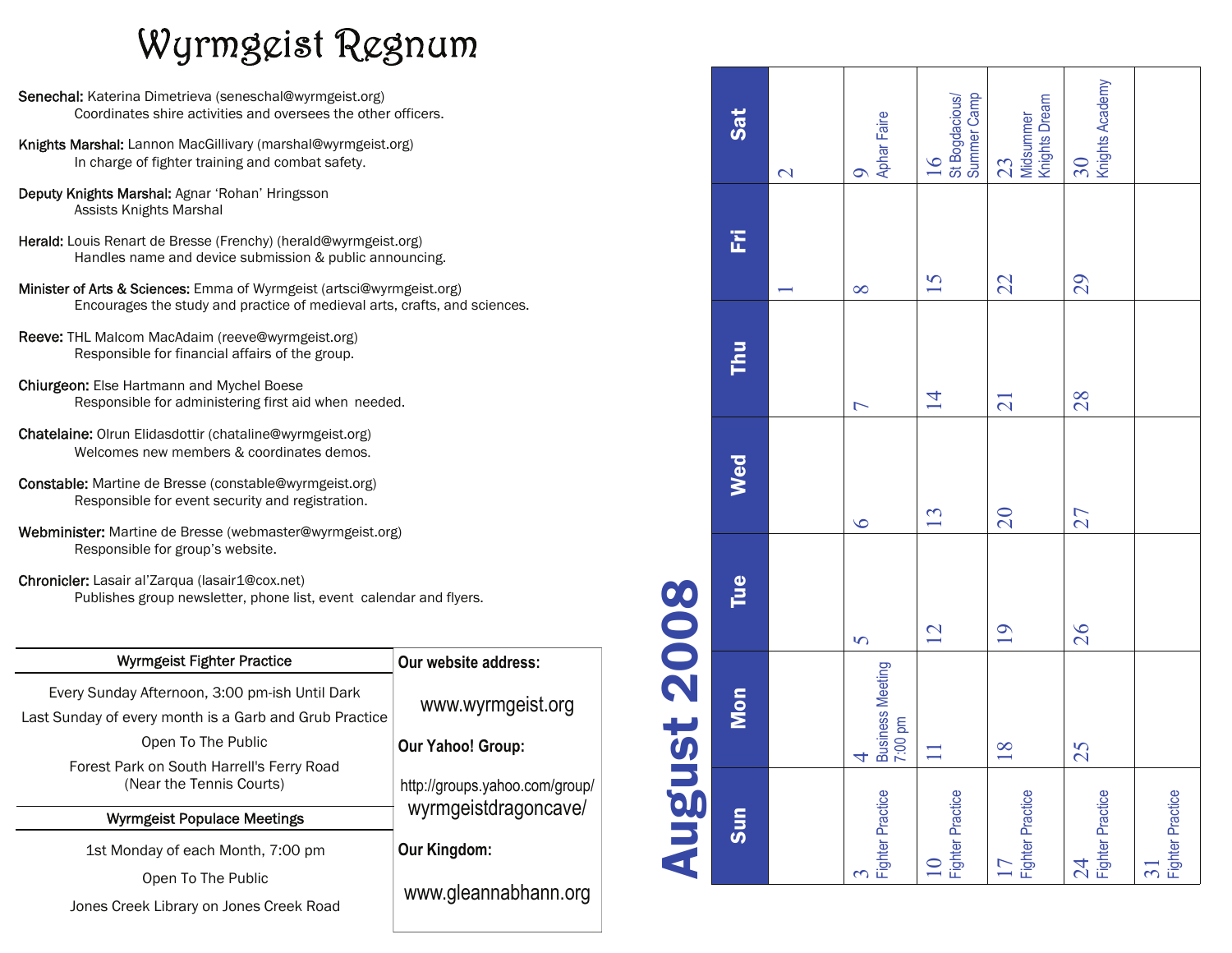## What did he say?

Elder Futhark is thought to be the oldest version of the Runic alphabet, and was used in the parts of Europe which were home to Germanic peoples, including Scandinavia. Other versions probably developed from it. The names of the letters are shown in Common Germanic, the reconstructed ancestor of all Germanic languages.

|             |               |         | R            | R        |             |           |                |
|-------------|---------------|---------|--------------|----------|-------------|-----------|----------------|
|             | u             | þ       | a            |          | K           | g         | W              |
| fehu        | üruz          | þurisaz | ansuz        | raiþō    | kaunaz      | gebō      | wunjō          |
| wealth      | aurochs       | giant   | god          | riding   | ulcer       | gift      | joy            |
| N           |               |         | 的            | J        | K           |           | И              |
| h           | n             |         |              |          | р           | Z         | s              |
| hagalaz     | naubiz        | isa     | jera         | eihwaz   | perþ        | algiz     | sõwulõ         |
| hail        | need/hardship | ice     | year/harvest | yew tree | luck        | sedge (?) | sun            |
|             | ζ             |         |              |          |             | Μ         | Χ              |
|             | b             | e       | m            |          | ng          | d         | 0              |
| teiwaz      | berkana       | ehwaz   | mannaz       | laguz    | inguz       | đagaz     | õbila          |
| the god Tyr | birch twig    | horse   | man          | water    | the god ing | day       | inherited land |

Notes : The letter k is also called *kēnaz* (torch) or *kanō* (skiff). The meaning of the letter name *perþ* is unknown.

*Copyright 1998- 2008 Simon Ager http://www.omniglot.com/writing/*

The Norman warlord Robert Guiscard was a powerful and dynamic leader, but his wife Sichelgaita was no less impressive. In 1080 the ambitious Guiscard launched a campaign against the Byzantine Empire. In the Battle of Durazzo, his army was put to flight, but Sichelgaita charged after them shouting, "How far will you flee? Stand and acquit yourselves like men!"

The sound of her thundering voice and the sight of her galloping towards them, hair streaming from beneath her helmet, spear upraised, stopped them in their tracks. The Normans returned to the fray and were victorious

Source: Medieval Europe: A Short History by C. Warren Hollister

### **Wyrmgeist on the Web**

A great site for research: *Internet Medieval Sourcebook* www.fordham.edu/halsall/sbook.html

### Riddle me this...

The loftiest cedars I can eat, Yet neither paunch nor mouth have I, I storm whene'er you give me meat, Whene'er you give me drink I die.

### What am I?

*© Paul Halsall, August 1998 http://www.fordham.edu/halsall/source/arabianpoets1.html* 



poverty of goods is easily cured; poverty of the mind is irreparable.

Michel Eyquem de Montaigne

The silver penny (the *denarius*) and the system of pounds, shillings and pence used in Europe throughout the middle ages was introduced by Charlemagne.

Source: *Life in Medieval Times* by Marjorie Rowling



The term "a cappella" originally referred only to church music composed for unaccompanied voices. The phrase is Italian for "as in a chapel".

Source: The Encyclopeidia Americana

Medieval Europeans consumed several types of birds that are rarely thought of as food today including peacocks, swans, cranes, herons, and seagulls.

Source: *Life in Medieval Times* by Marjorie Rowling



*Imagination was given to man to compensate him for what he is not; a sense of humor to console him for what he is.* 

Francis Bacon (1561‐1626)

Charlemagne was an insomniac. During his sleepless hours he would diligently practice writing, <sup>a</sup> skill he would never truly master.

Source: *Life in Medieval Times* by Marjorie Rowling